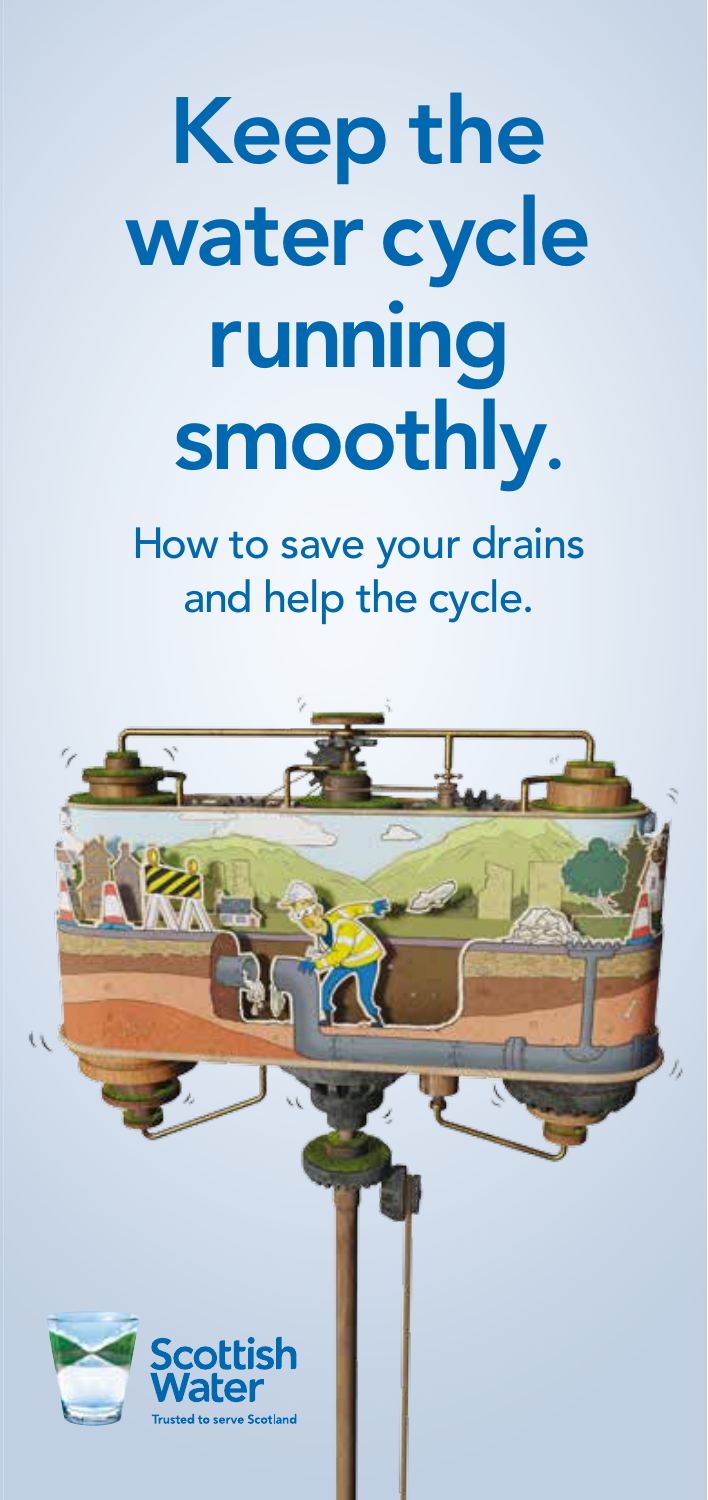## At Scottish Water we are always working so the water cycle never stops.

We maintain and improve over 30,000 miles of sewer pipes which take waste water away from homes and business premises across Scotland. We then treat this at over 1,800 waste water treatment works before returning it to the environment.

Every year there are over 37,000 blocked drains and sewers across Scotland, which can cause flooding which affects you and your neighbours and pollutes rivers, burns, coastal waters and beaches in your local area. That's why we spend millions every year tackling the problems caused by waste.

Around 80% of these blockages that clog up the cycle are caused by either inappropriate items being put down the toilet, or fat, oil and grease being put down the sink.

The waste water drain which runs from your house to the public sewer is usually about 4 inches wide, which is less than the diameter of a DVD. This drain is designed to only take the used water from sinks, showers and baths and pee, poo and toilet paper from the toilet. Even though other things may seem to flush or pour away, they could be causing your drains to block.

We believe the best way to tackle blocked drains and sewer flooding is to work together with you to help prevent blockages that can clog up the cycle in the first place.

Here are some simple tips that will help save your drains and protect your home, your neighbours and your local environment…



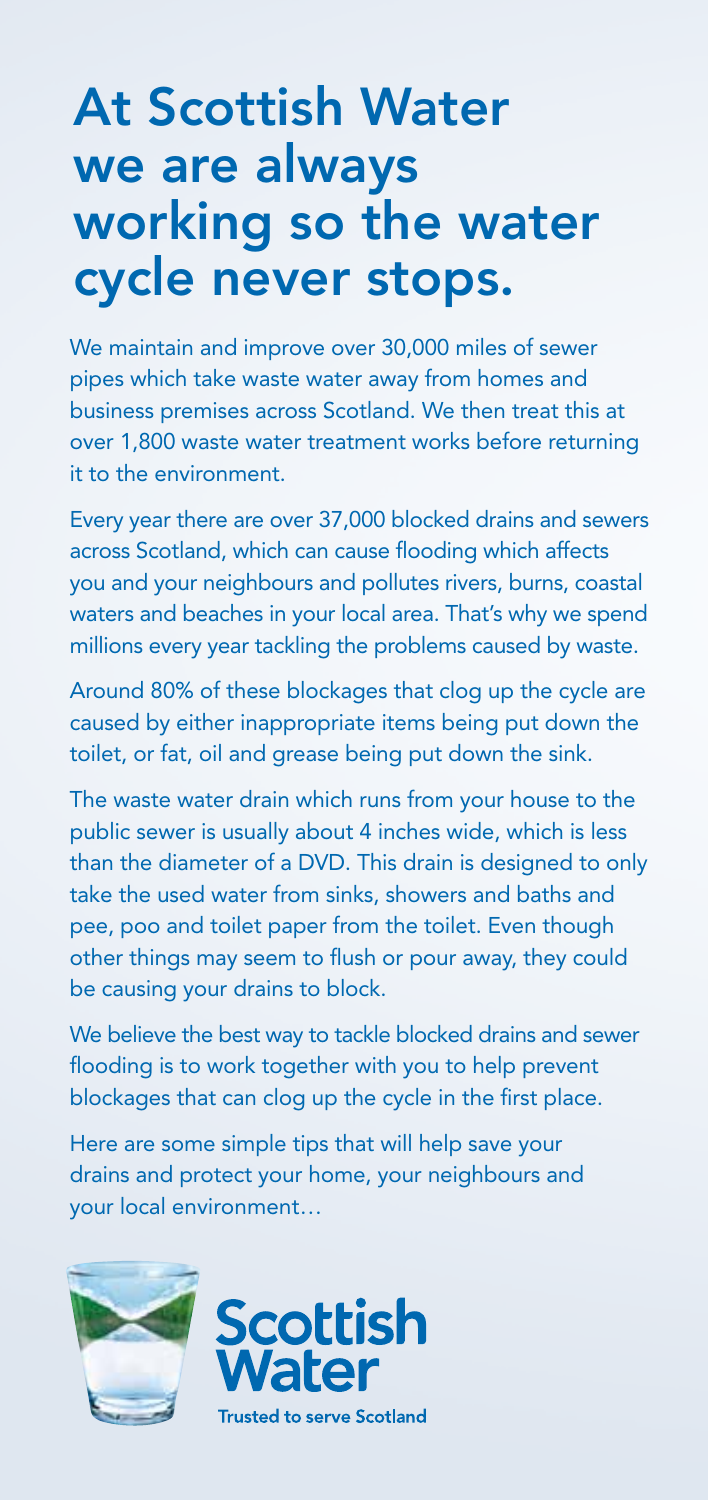

## In the bathroom

It's easy, just follow our Three P's rule and only flush pee, poo and toilet paper. Everything else should go in the bin, not down your toilet. Make it easy to save your drains – keep a bin in the bathroom for you to quickly, safely and hygienically dispose of all the 'never flush' personal items† .

Your bathroom checklist of 'never flush' items:

- all wipes (baby, personal cleansing, toilet and household cleaning) – even if the pack says 'flushable';
- sanitary items (sanitary towels, tampons, liners, applicators and backing strips);
- cotton wool, cotton buds, disposable nappies and nappy liners;
- condoms, incontinence pads, colostomy bags, used bandages and contact lenses.

† Special disposable bags are available at most pharmacies and supermarkets.

You should also safely dispose of:

- razor blades in a solid container before putting them in the bin,
- syringes and needles in a sharps box or take them to your nearest Needle Bank, and
- unused or unwanted medicines return these to a pharmacy for safe disposal instead of putting them down your toilet or in your bin.

Even when you are out and about, make sure you use the bins provided in public toilets for any personal items.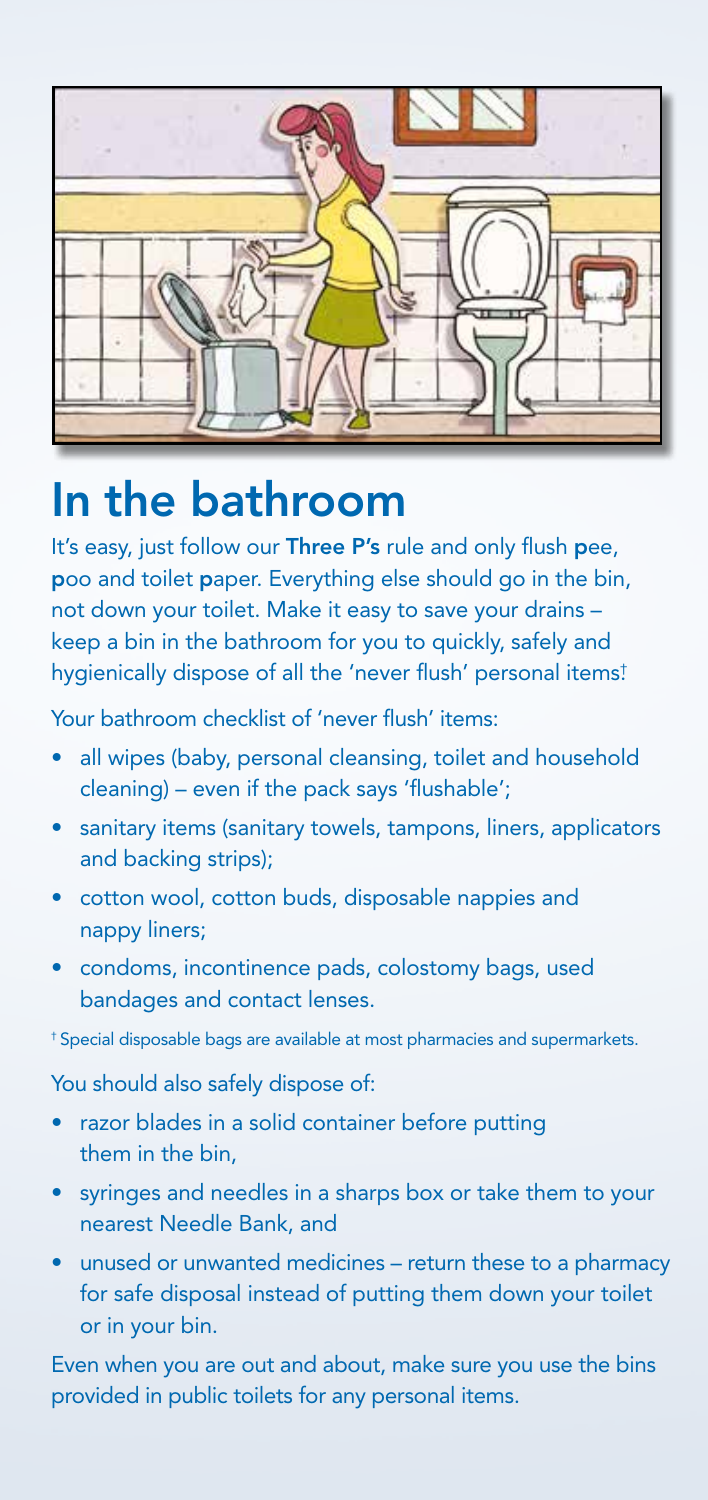

## In the kitchen

Fat, oil and grease in liquid form may not appear to be harmful as they don't get stuck in the plughole, but as they cool they congeal, harden and stick to the inside of drains and sewers. This builds up over time, which can cause blocked pipes and flooding. Pouring hot water down your plughole will not help to dissolve any fat, oil or grease, and remember everything that you put down your plughole, toilet and drains all ends up in the drains and sewers.

All fats are equal. Whether it is saturated fat (like lard), mono-unsaturated fat (like olive oil) or vegetable oil – they all congeal and harden.

Your kitchen checklist:

- Fat, oil and grease leave to cool and then scrape into a sealable container and recycle or put it in the bin\*.
- Give plates, pots, utensils and containers a quick scrape or wipe with some kitchen towel before washing and use a sink strainer in the plughole to catch any bits of leftover food going down the sink.
- Believe it or not soup, stocks, sauces and milk products all contain fat, which can also congeal and harden in your drains – leave these to cool/harden, scrape into a container and put them in the bin\*.
- Peelings put any waste food and peelings into your household rubbish\*.
- \* Please check with your local Council, oil recycling site or waste contractor for information on how to recycle or dispose of used fat, oil and grease in your area.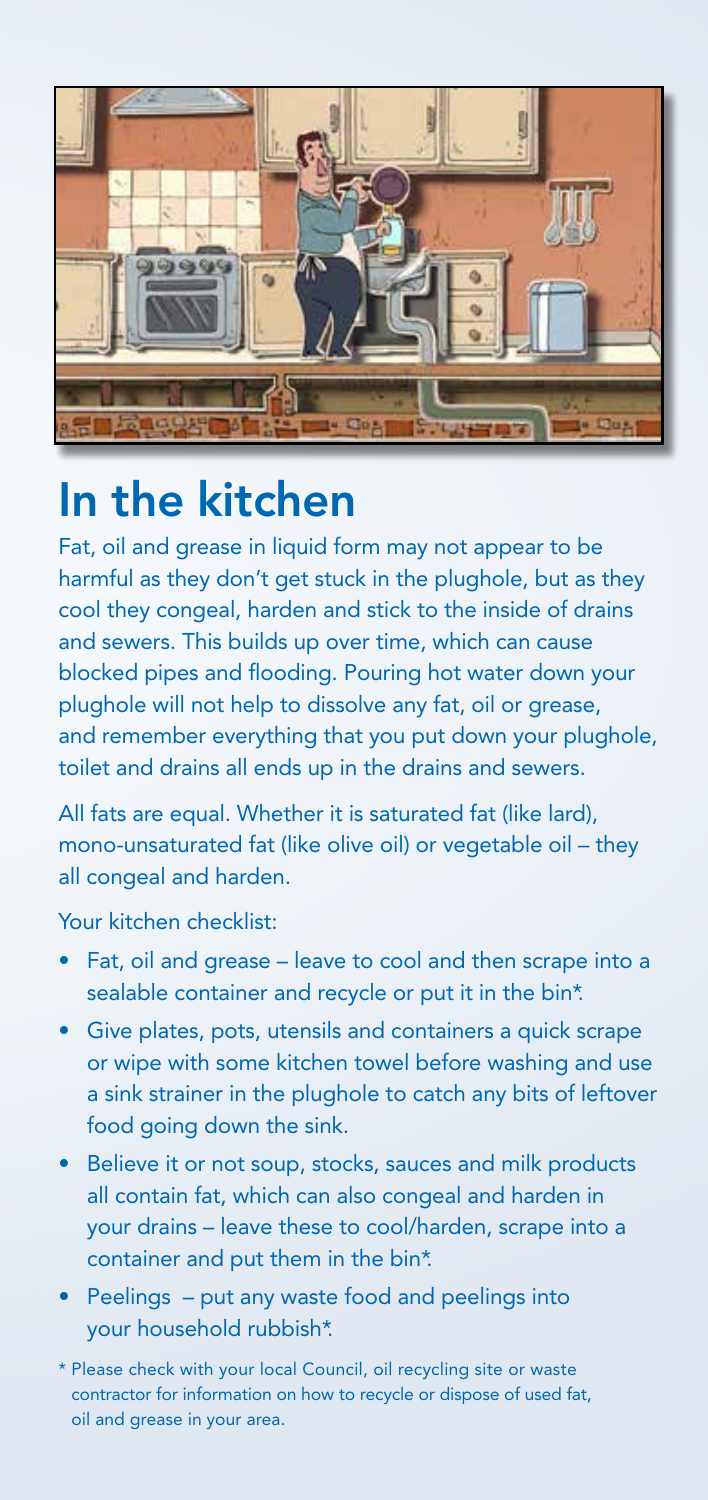## Never flush down the toilet:



# Never pour down the sink: